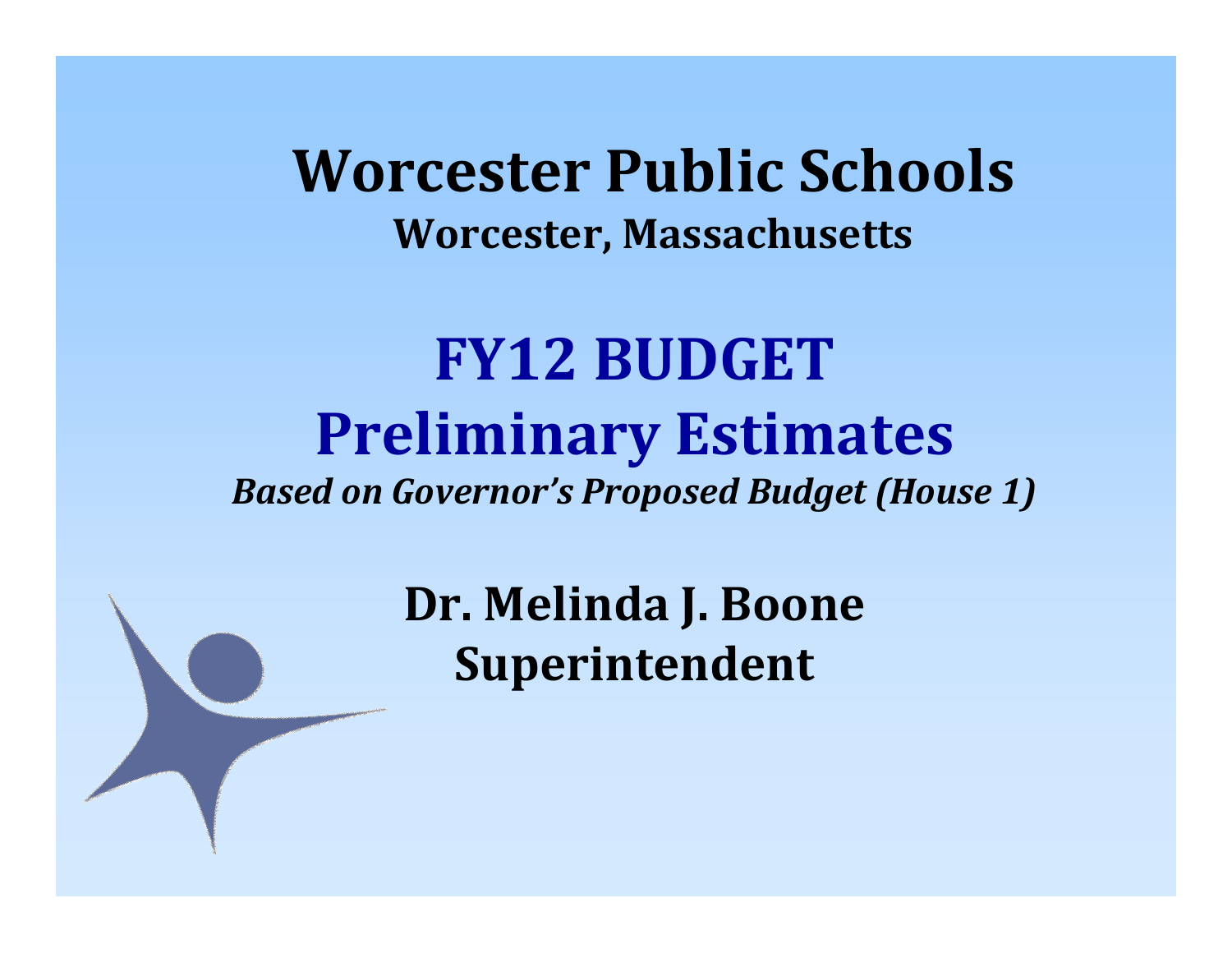### **The Worcester Compact**

*Delivering on High Expectations and Outstanding Results for All Students*

**100%** of students will be guaranteed a rigorous core curriculum resulting in measurable gains in student learning

**By 2012 80%** of students proficient in READING by Grade 3 **80%** of students proficient in MATH by Grade 3

**80%** of students proficient in ELA by Grade 8 **80%** of students proficient in MATH by Grade 8 **For the Class of 2013**

**100%** of graduates will successfully complete high school coursework that prepares them for both college and career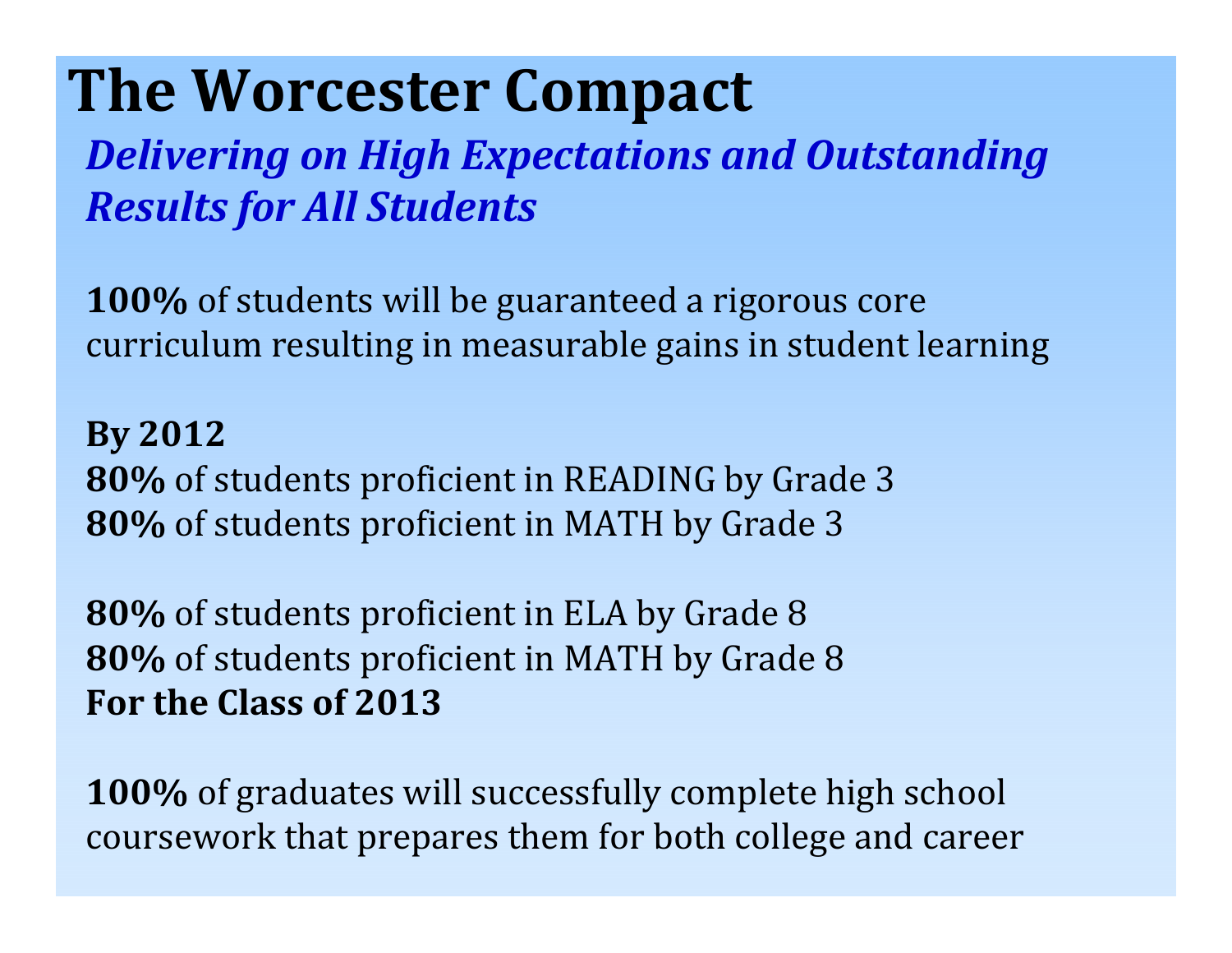## **Focus of the FY11 Budget**

#### **Year 1 of ZeroBased Budget Approach:**

- •**Rebid special education transportation contract (\$350,000)**
- •**Utility savings & Renegotiated Rates (\$900,000)**
- •**Reallocation of federal stimulus funds (\$800,000) Staff Development & SES**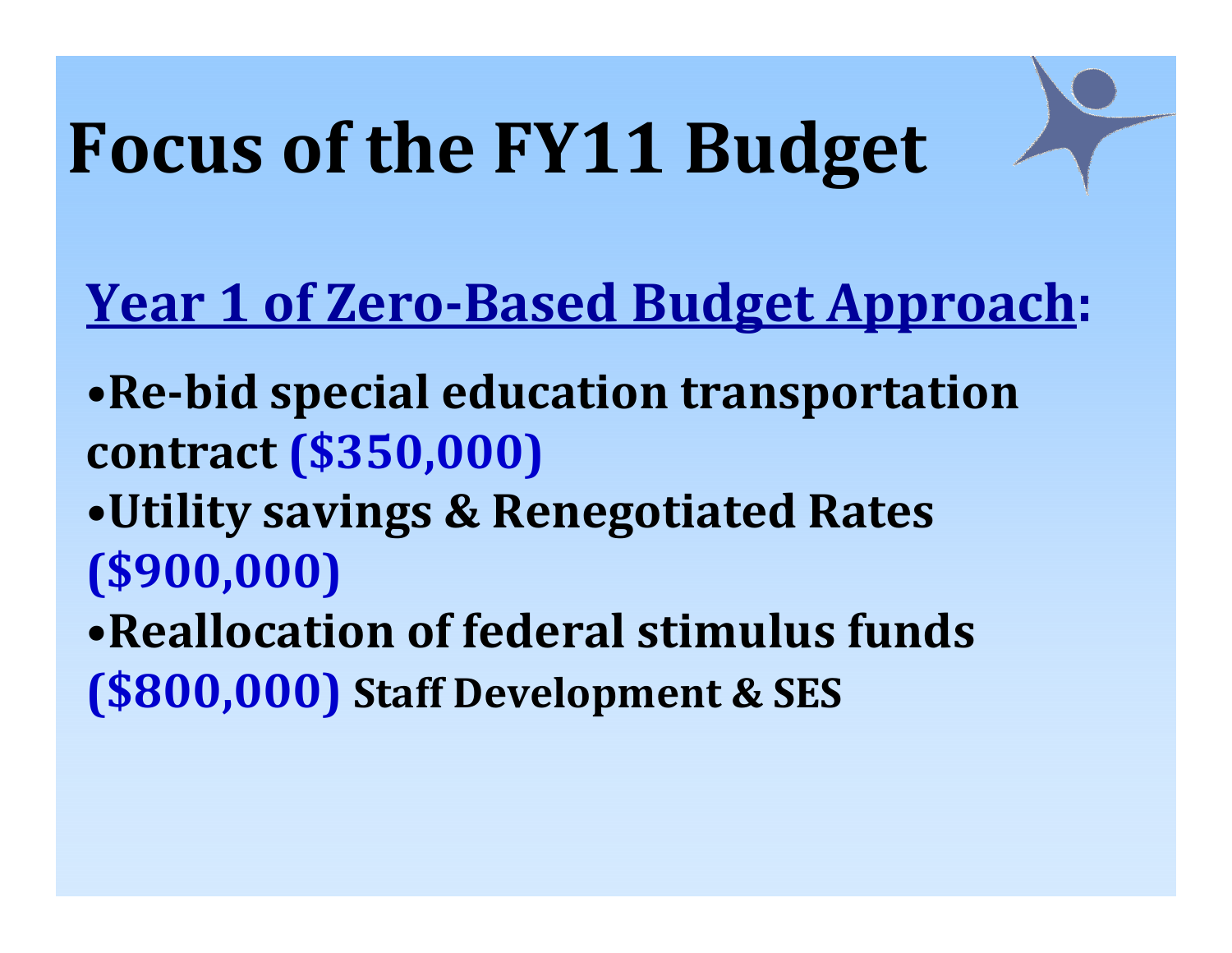#### **Use of Federal Stimulus Funds FY09FY11 TOTAL**

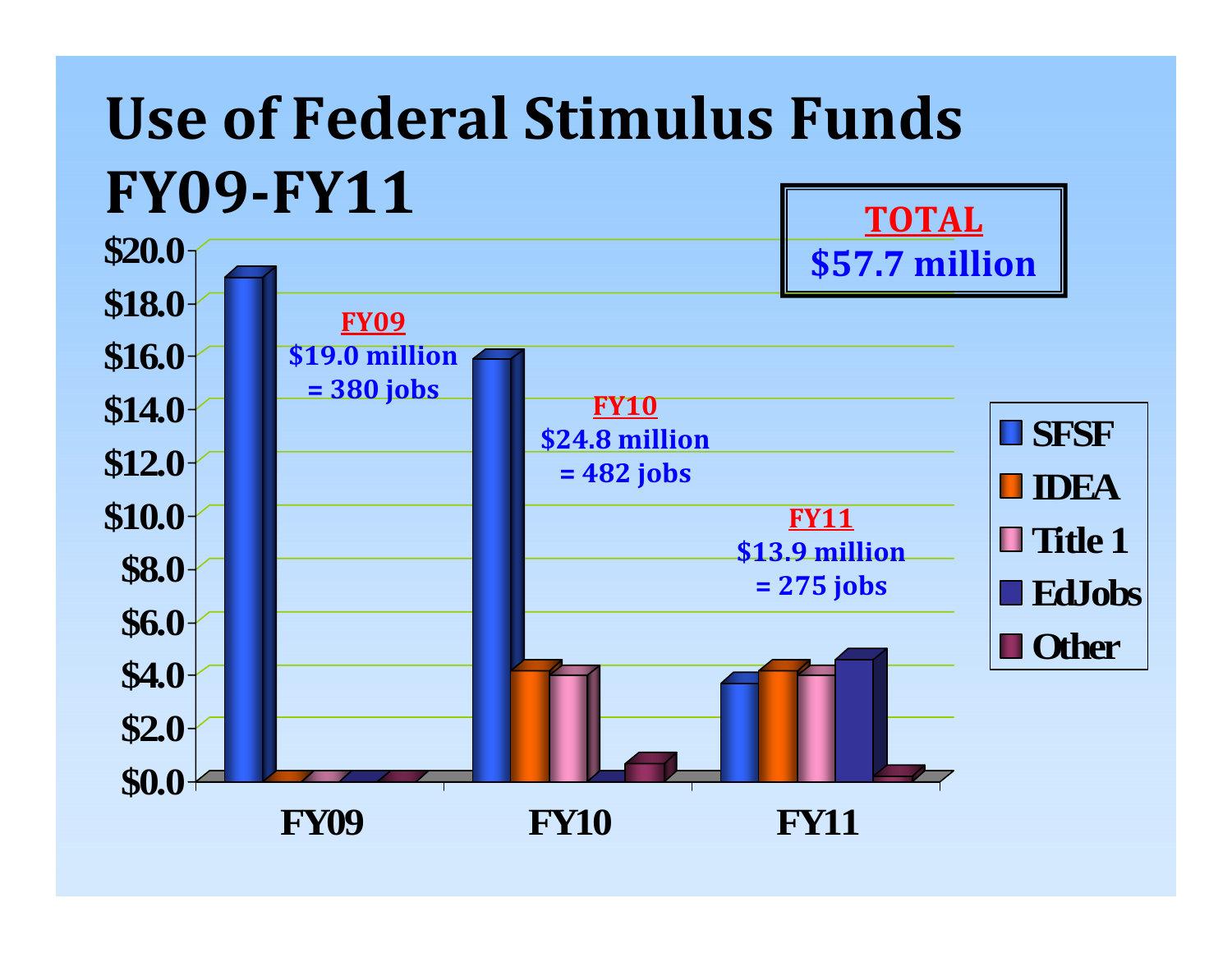## **At the same time…Stimulus money replaced other cuts**

|              | <b>Chapter 70 reductions:</b> |
|--------------|-------------------------------|
| <b>FY09:</b> | $-$18,981,512$                |
| <b>FY10:</b> | $-$15,900,327$                |
| <b>FY11:</b> | $-$ \$ 3,674,638              |

*State Fiscal Stabilization Funds used exclusively by the State to backfill shortfall in Chapter 70 foundation aid.*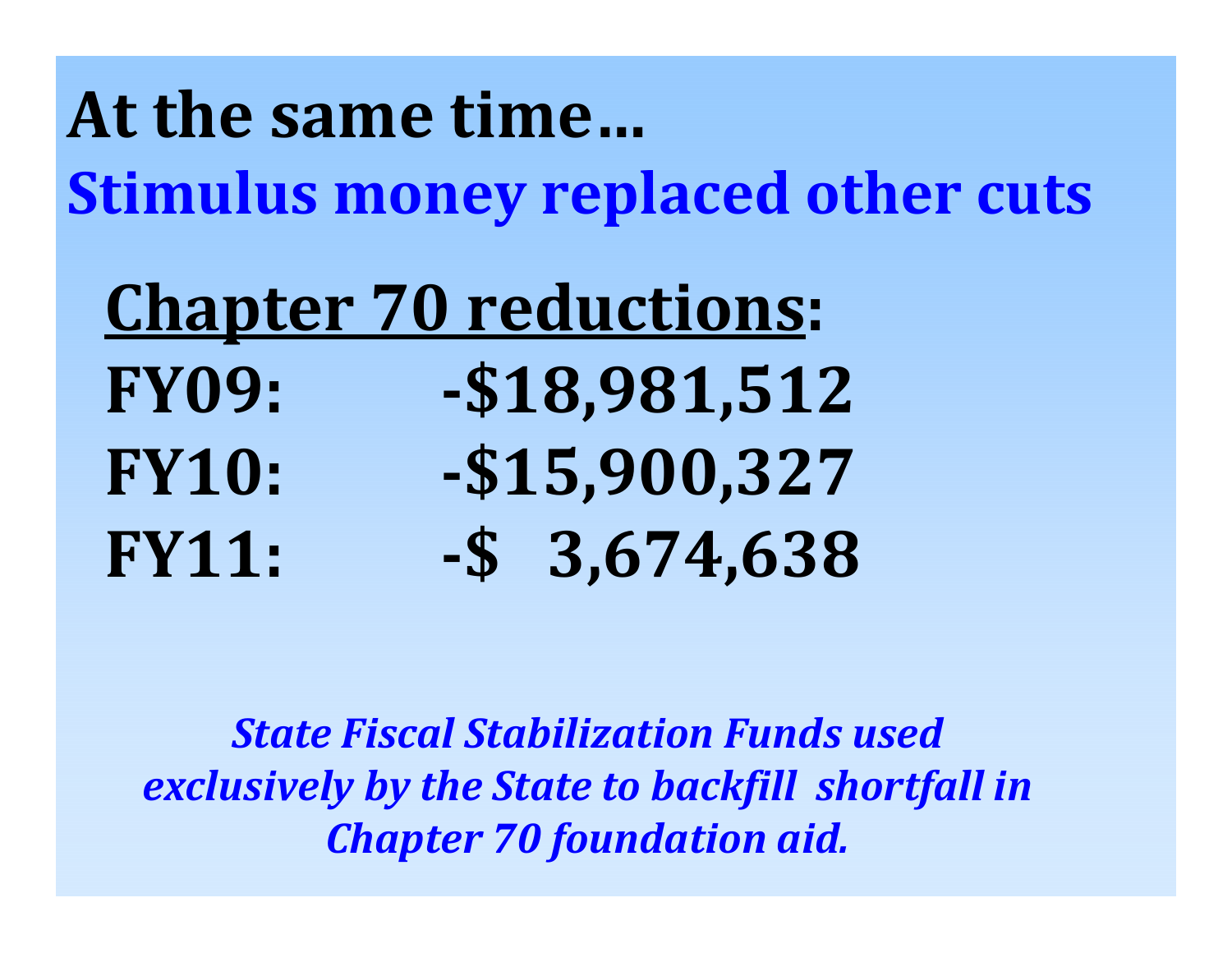## **At the same time…Loss of Grants and Other Funds**

**Between FY09 and FY11: FederalState Grants: Sped Circuit Breaker: \$1.47 million Charter Reimburse: Grant funds forCity Indirect: \$0.63 million Total Loss**

- **Grants: \$2.32 million**
- **Grants: \$2.74 million**
- 
- **Reimburse: \$2.10 million**

**of Funds \$9.26 million**

*Title 1 and IDEA stimulus funds used exclusively by WPS to backfill portion of these reductions.*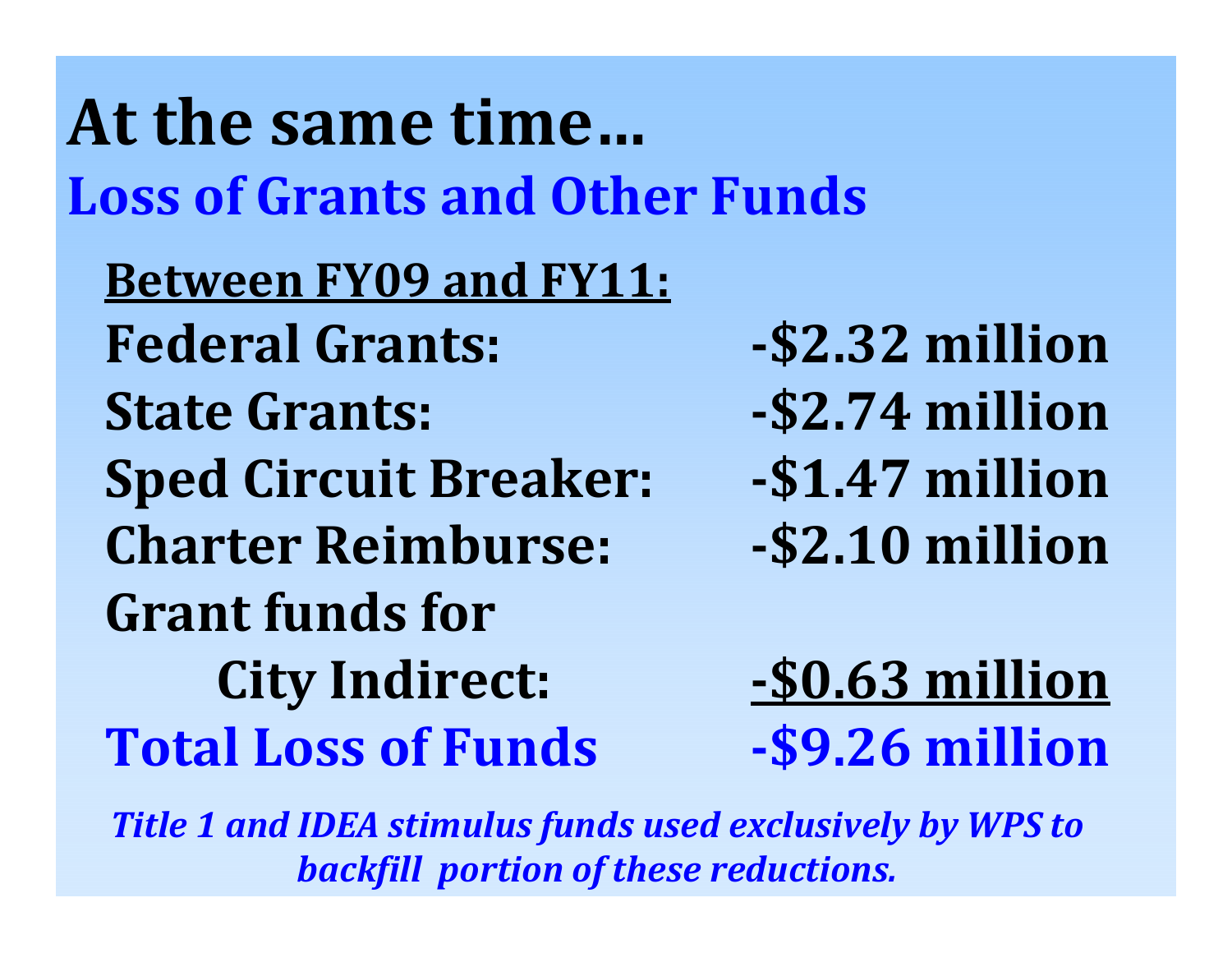## **Worcester Public Schools Staffing History FY02FY11**

| 4,200                      | <b>-461 Positions (11%)</b> |                                                | Group | $\%$<br>Decrease |                                                           |        |
|----------------------------|-----------------------------|------------------------------------------------|-------|------------------|-----------------------------------------------------------|--------|
| 4,000                      |                             |                                                |       |                  | Administration                                            | $-15%$ |
|                            | 4,037                       |                                                |       |                  | <b>Teachers</b>                                           | $-13%$ |
| 3,800                      |                             |                                                |       |                  | Clerical                                                  | $-25%$ |
| 3,600                      |                             |                                                |       |                  | Maintenance                                               | $-13%$ |
| 3,400                      |                             |                                                | 3,576 |                  | <b>Nutrition</b>                                          | $-27%$ |
|                            |                             |                                                |       |                  | <b>Head Start</b>                                         | $-21%$ |
| 3,200                      |                             |                                                |       |                  |                                                           |        |
| 3,000                      |                             |                                                |       |                  | <b>Worcester Public</b><br><b>Schools are 3rd largest</b> |        |
| <b>FY11</b><br><b>FY02</b> |                             | employer in Worcester<br>with 3,576 employees. |       |                  |                                                           |        |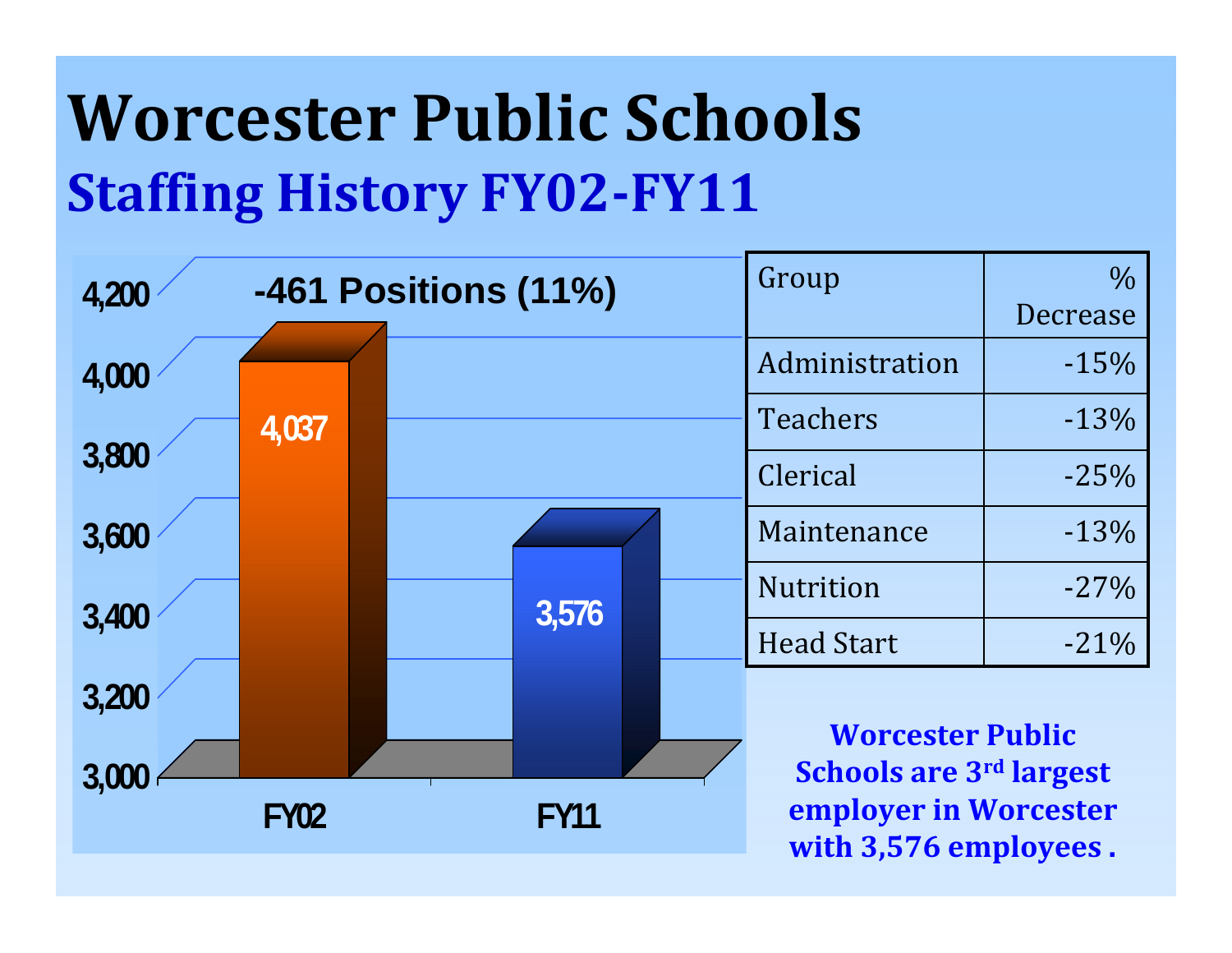**Worcester Public Schools FY12 Budget Approach**

- **Zerobased budgeting: All positions, programs and services under thorough annual review**
- $\bullet$  **Long term planning: student achievement and finance**
- **Status Quo is not an option: FY12 Budget will reflect changes beyond deficit solutions**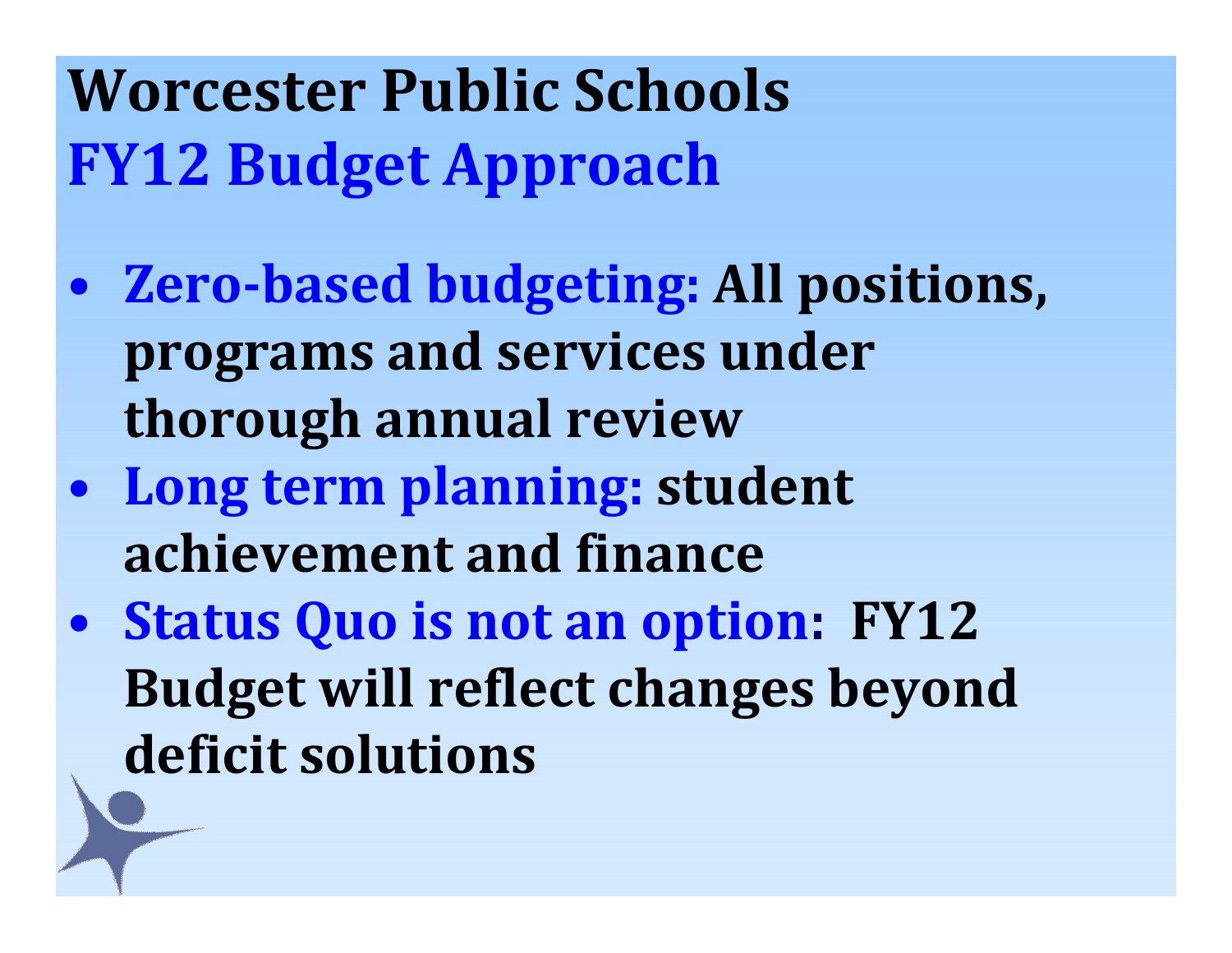**FY12 Budget Foundation Budget increases because School System is Changing**

## *This isn't last year's school district*

- **Enrollment increase: 280\***
- **Shift in student demographic to ELL (+1,316)**
- **State inflation factor <sup>=</sup> 1.78%**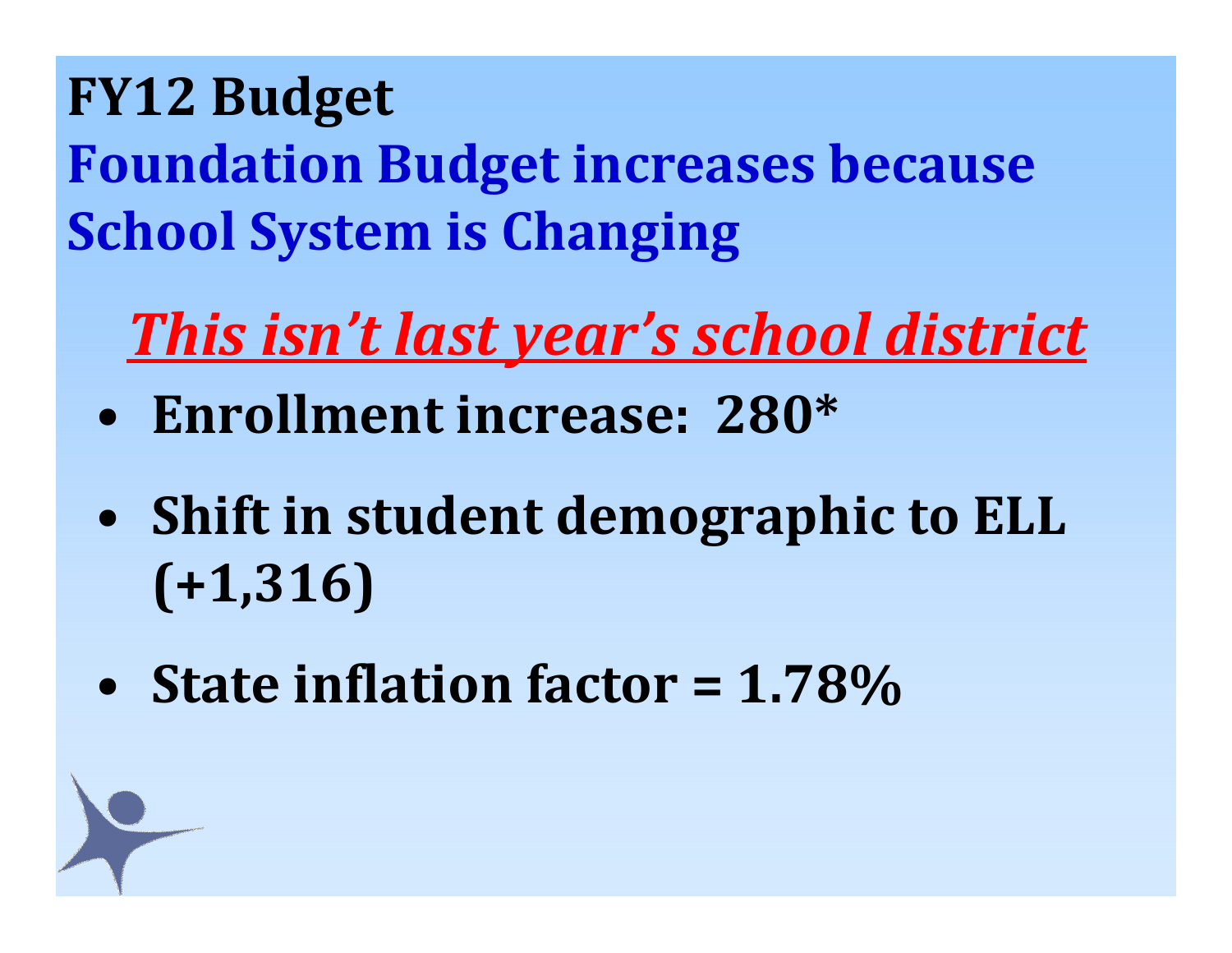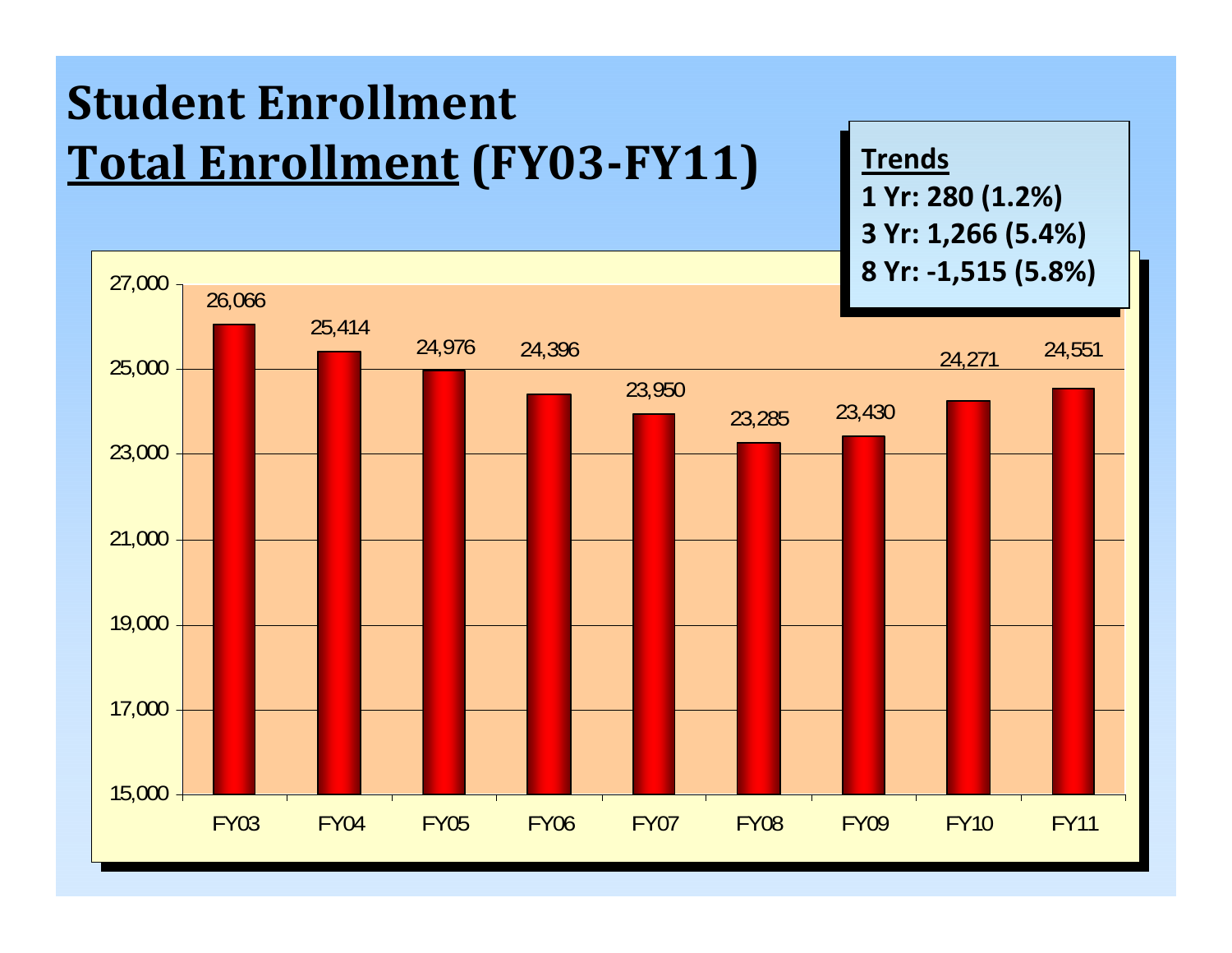#### **Student Enrollment Limited English Proficient Enrollment (FY04FY11)**

**TrendsTrends Yr: 1,316 (21%) 1 Yr: 1,316 (21%) Yr: 2,928 (62%) 3 Yr: 2,928 (62%) Yr: 4,278 (128%) 7 Yr: 4,278 (128%)**

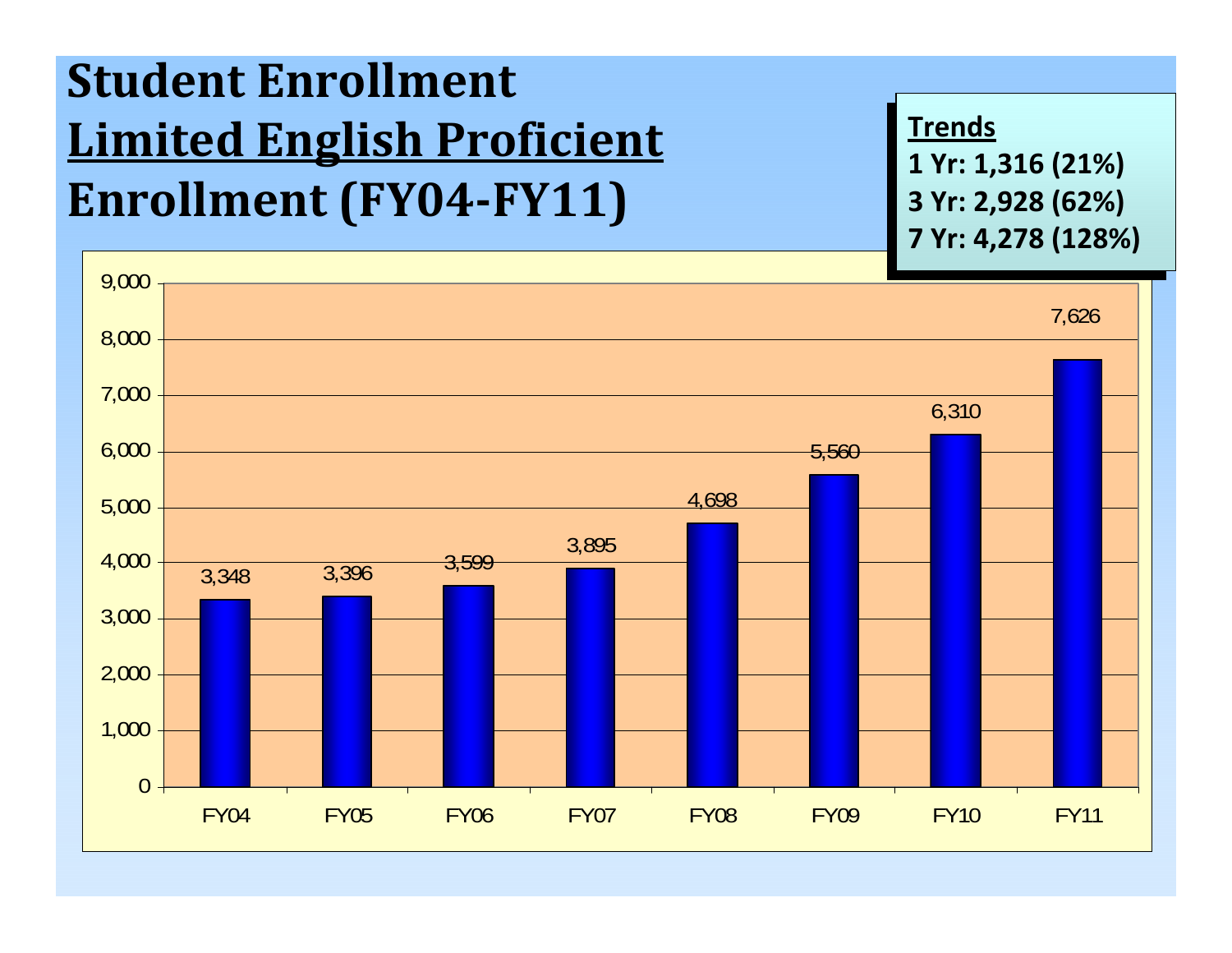## **FY12 BUDGETGovernor's Budget for Education**

- $\blacksquare$  **Each community maintained at foundation budget level.**
- $\blacksquare$  **Three quarters of 326 school districts will see a net decrease in Chapter 70 aid of 57.5%**
- $\blacksquare$  **Level funded Quality Kindergarten Grant and Charter School Reimbursements**
- $\blacksquare$  **Increase "Circuit Breaker" statewide by \$80 million**

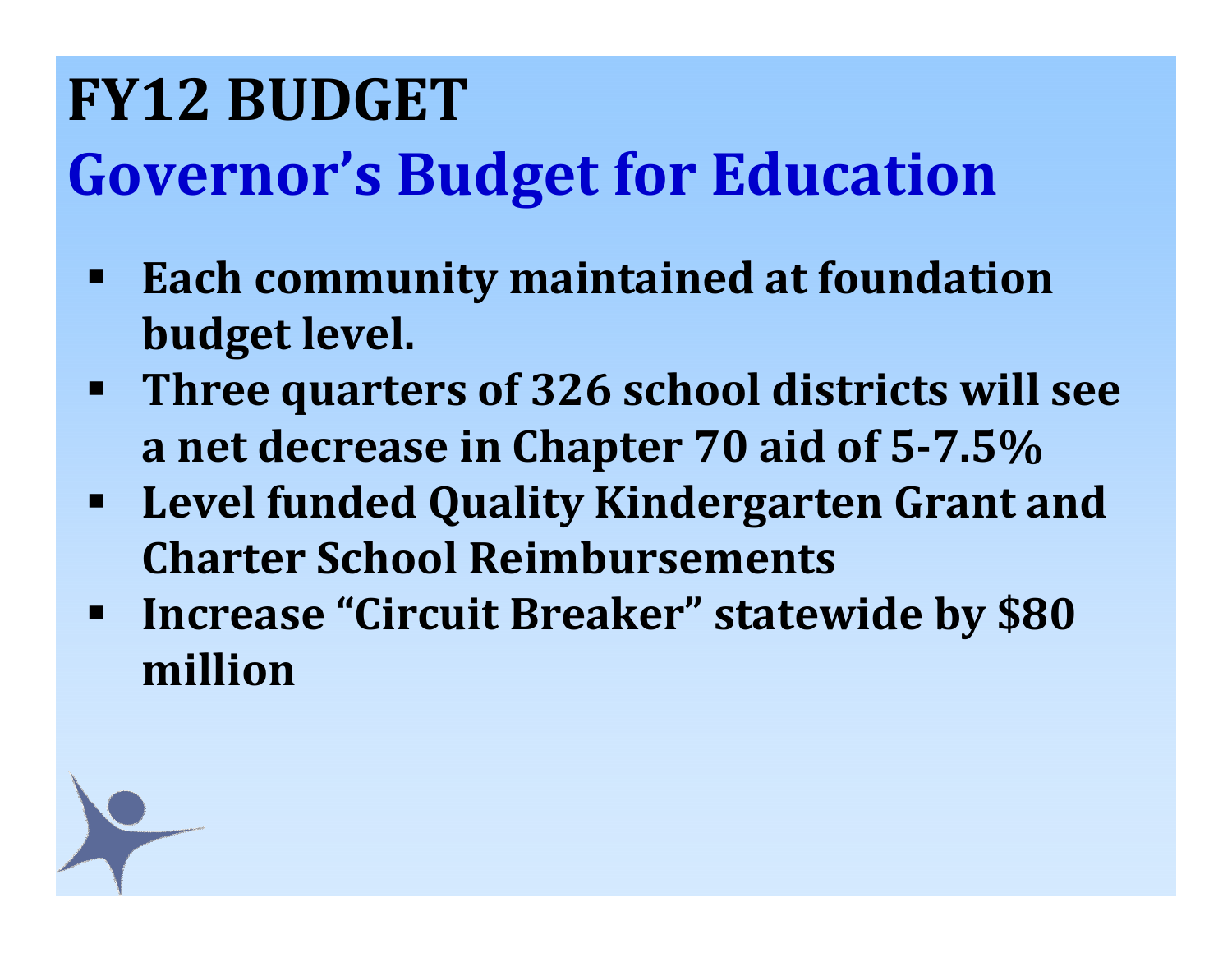### **Estimated FY12 Foundation Budget Change**

**Based on student enrollment, student demographic and state inflation factor**

**Ch70Ch70 State Aid\*: +\$ 9,622,475 City Contribution: +\$ 1,466,923 City Contribution: +\$ 1,466,923 TotalTotal**

 **State Aid\*: +\$ 9,622,475 Growth: +\$11,089,398 Growth: +\$11,089,398**

**\* Plus \$3,674,638 to backfill SFSF and EdJobs used to reach foundation in FY11.**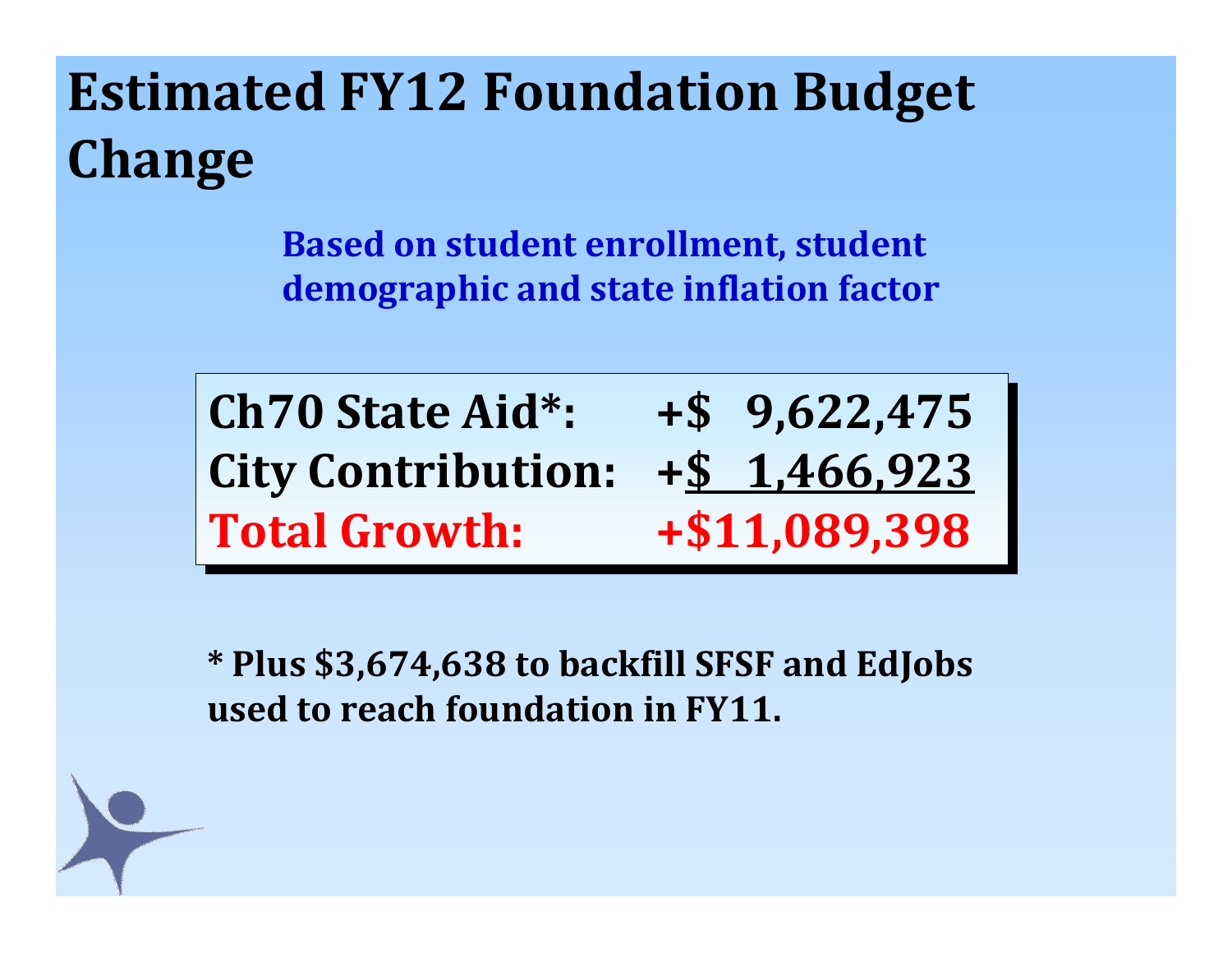## **FY12 BUDGETTotal Revenue Estimates**

#### *Based on Governor's Budget***:**

**Chapter 70 State Aid \$13,297,113 City Contribution (***state formula***) \$ 1,466,923 Federal Stimulus Funds \$ 10,732,103 Circuit Breaker Funding \$ 1,100,000 Charter School Reimbursements\* \$ 755,740 Total Est. RevenueChange: \$ 4,376,193**

> **\****Based on anticipated student growth for Spirit of Knowledge Academy and reduced reimbursement (based on historical experience)*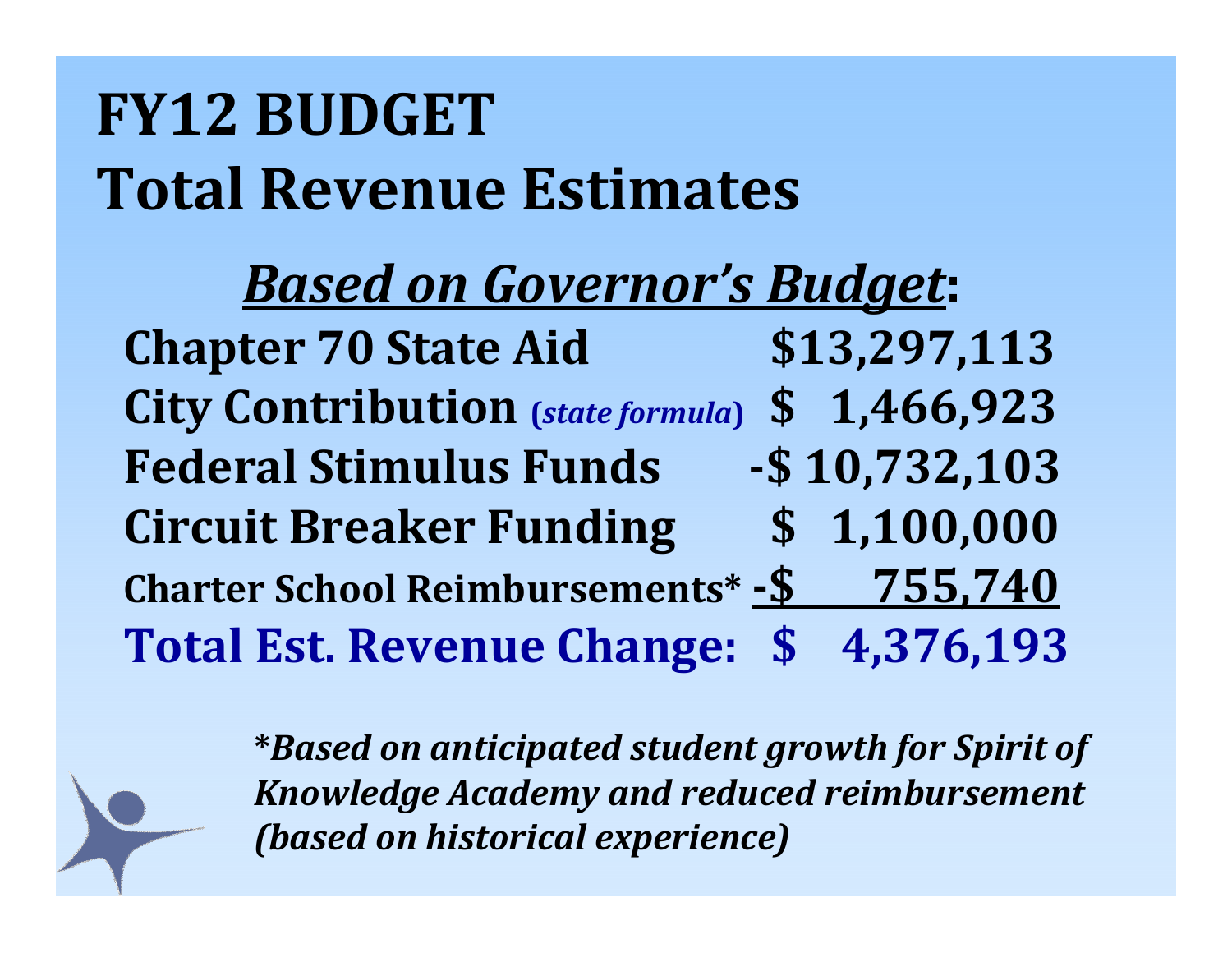### **City Contribution Increase Understanding the State Formula Calculations from DOR**

| <b>Revenue</b>                       | <b>FY11 Base</b> | FY 12 Base    |
|--------------------------------------|------------------|---------------|
| Levy Limit (increased 2.5% for FY12) | \$228,293,315    | \$234,000,648 |
| <b>FY12 New Growth</b>               |                  | \$3,584,205   |
| State Aid - General Revenue Sharing  | \$35,580,994     | \$33,039,501  |
| <b>Prior Year Local Receipts</b>     | \$24,666,000     | \$22,925,000  |
| <b>TOTAL BASE REVENUE</b>            | \$288,540,309    | \$293,549,354 |
| City \$ Increase                     |                  | \$5,009,045   |
| % Increase                           |                  | 1.74%         |
| <b>Required Contribution to WPS</b>  | \$84,305,903     | \$85,772,826  |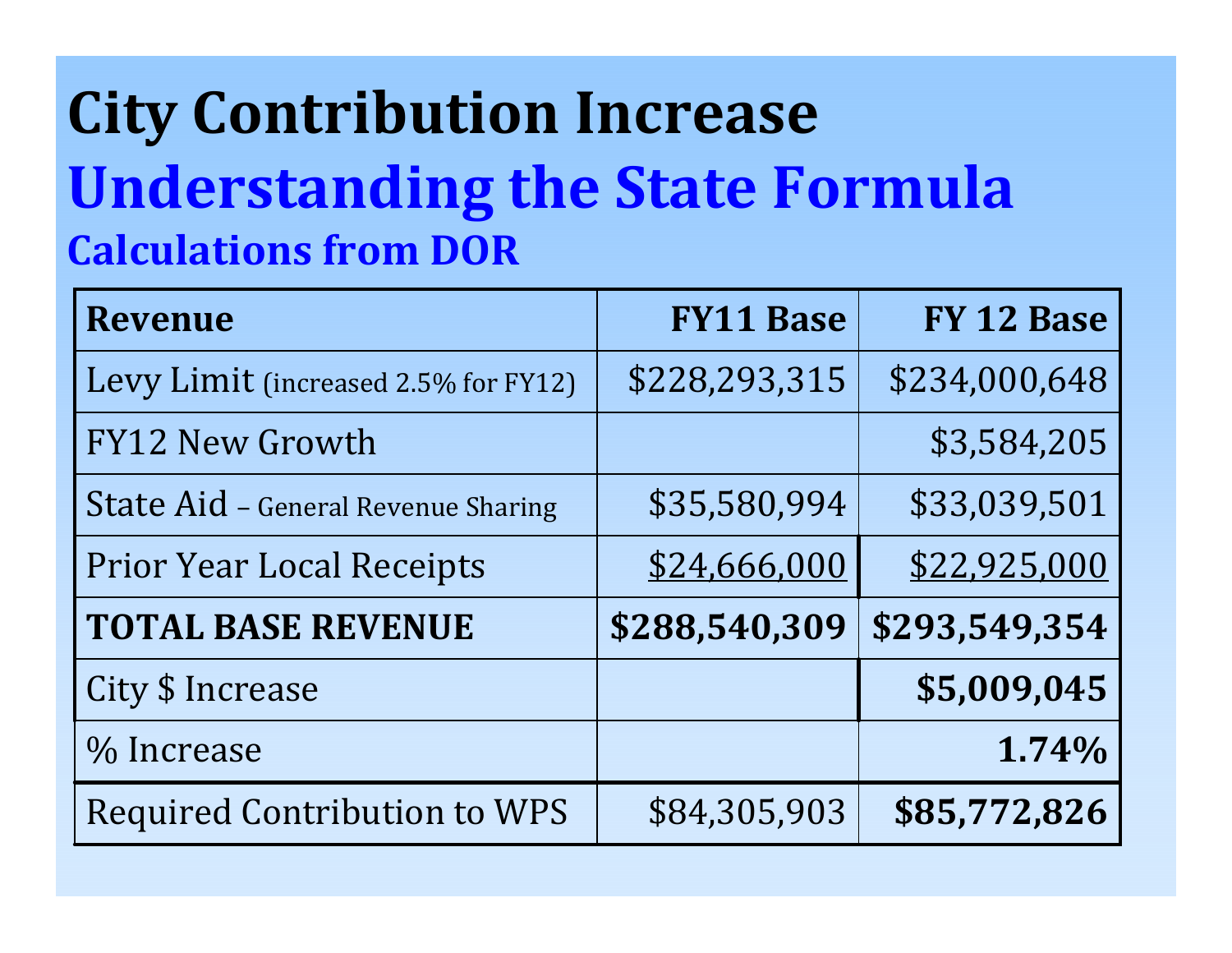### **City Contribution Increase Understanding the State Formula Calculations from DOR**

|                                                          | <b>FY11 Base</b> | FY 12 Base    |
|----------------------------------------------------------|------------------|---------------|
| <b>TOTAL BASE REVENUE</b>                                | \$288,540,309    | \$293,549,354 |
| <b>Required Contribution to WPS</b>                      | \$84,305,903     | \$85,772,826  |
| <b>TOTAL CITY REVENUE</b><br><b>CONTRIBUTION TO WPS*</b> | 29.2%            | 29.2%         |

\* State formula for target share of local contribution is **30.7%** or **\$88,045,126.**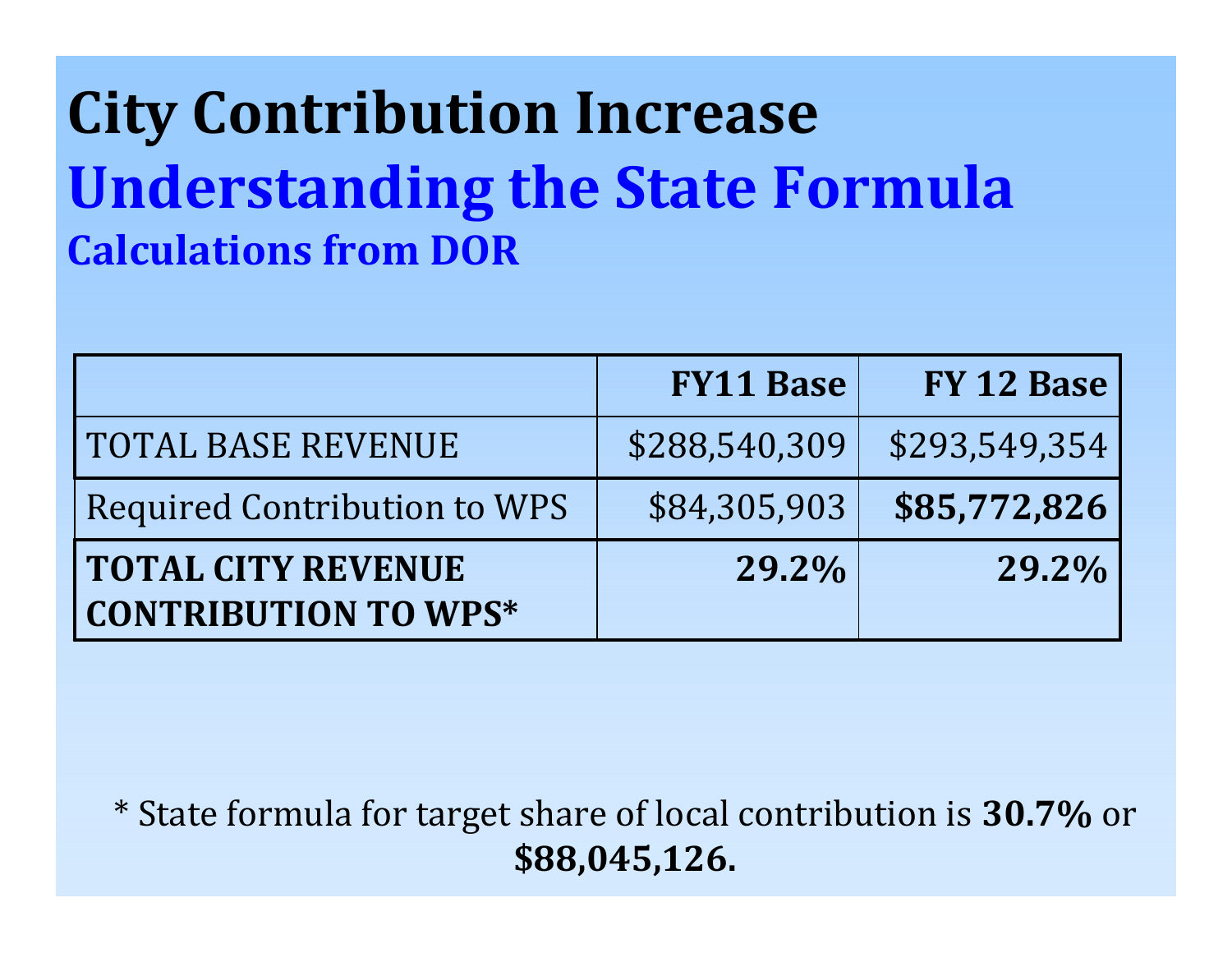## **FY12 BUDGETPreliminary Estimates**

*Estimated* **FY12 Cost Increases: Health Insurance \$4,798,785 Employee Salaries (***no raises\****) \$2,857,183 All Other Cost Areas\*\*: \$3,410,822 Total Est. CostIncreases: \$11,066,790**

*\*Each 1% in employee raises (all groups) <sup>=</sup> \$1.7 million*

*\*\* Other cost areas include: Retirement Assessments, Transportation, Sped Tuition, Charter School Tuition Assessments, and building utilities*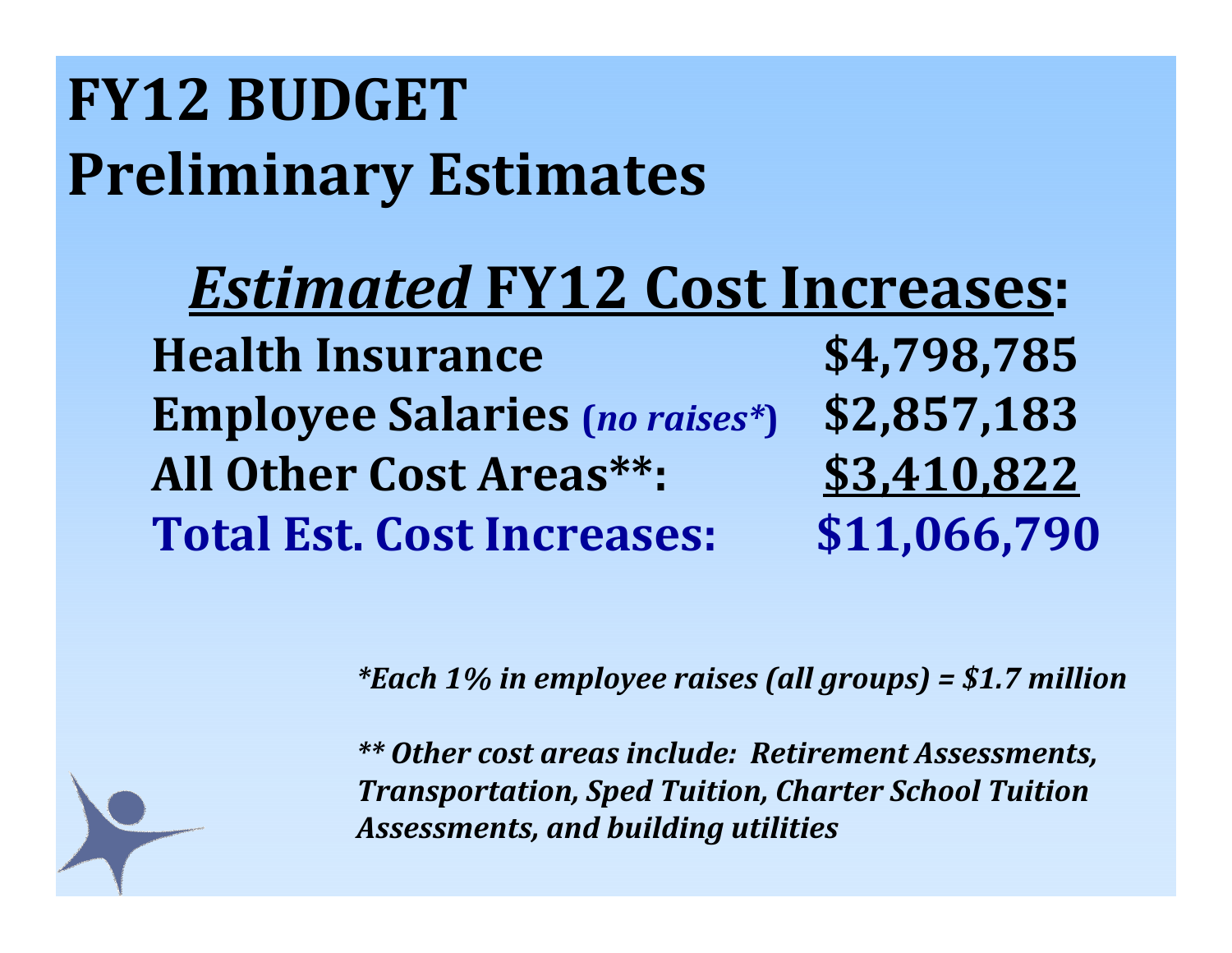#### **FY12 BUDGETPreliminary Estimates**

#### *Estimated* **FY12 Budget Status:**

**Revenue Change: \$ 4,376,193 Expenditure Increases: \$ 11,066,790 Preliminary Budget Deficit: \$ 6,690,597**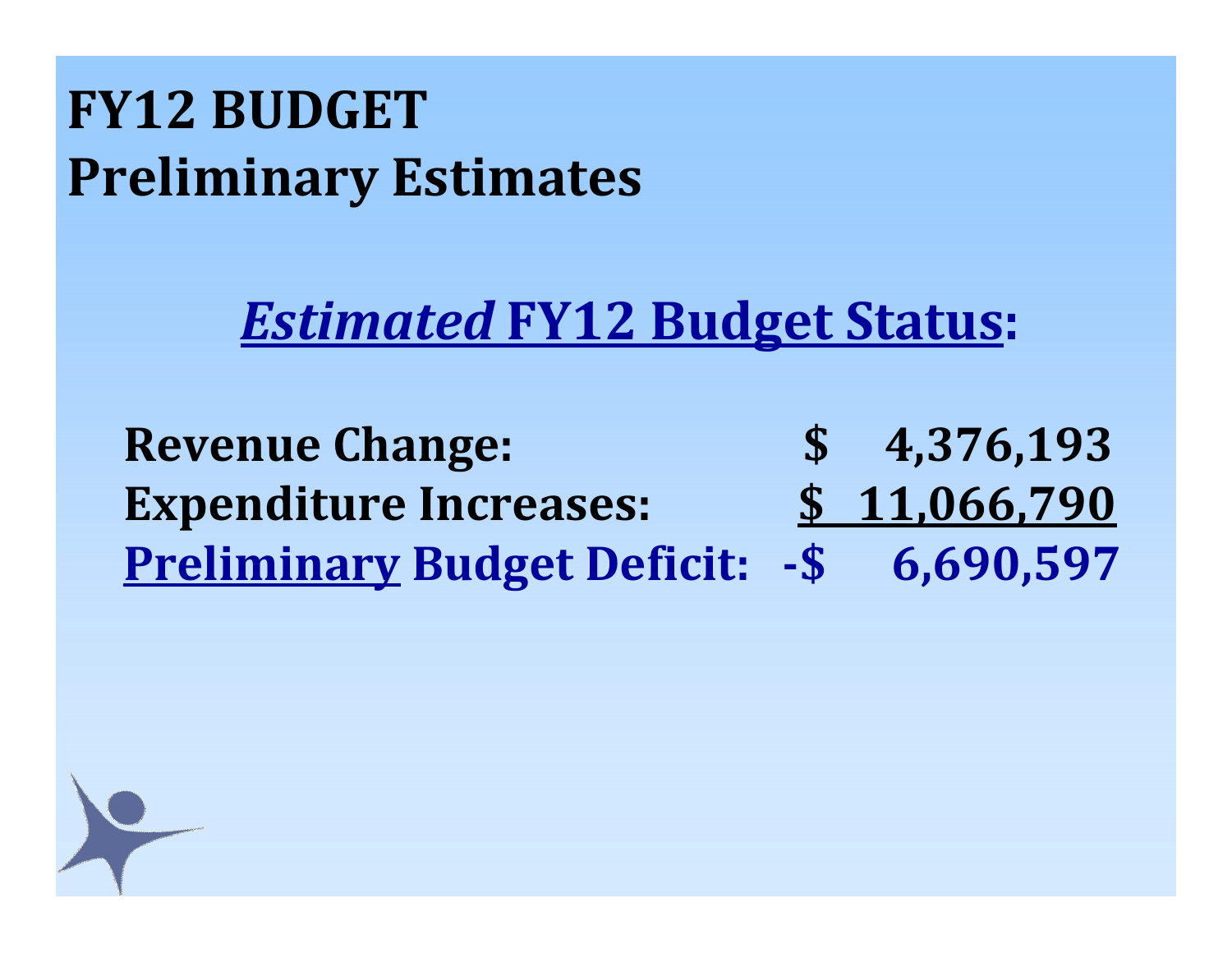#### **Projected Budget Status based on Governor's FY12 Budget**

## **Stimulus Cliff <sup>=</sup> Deficit: \$6.7 million Equivalent to 134 Positions 3.6% of WPS workforce**

*Teachers and Instructional Assistants represent 71% of WPS workforce*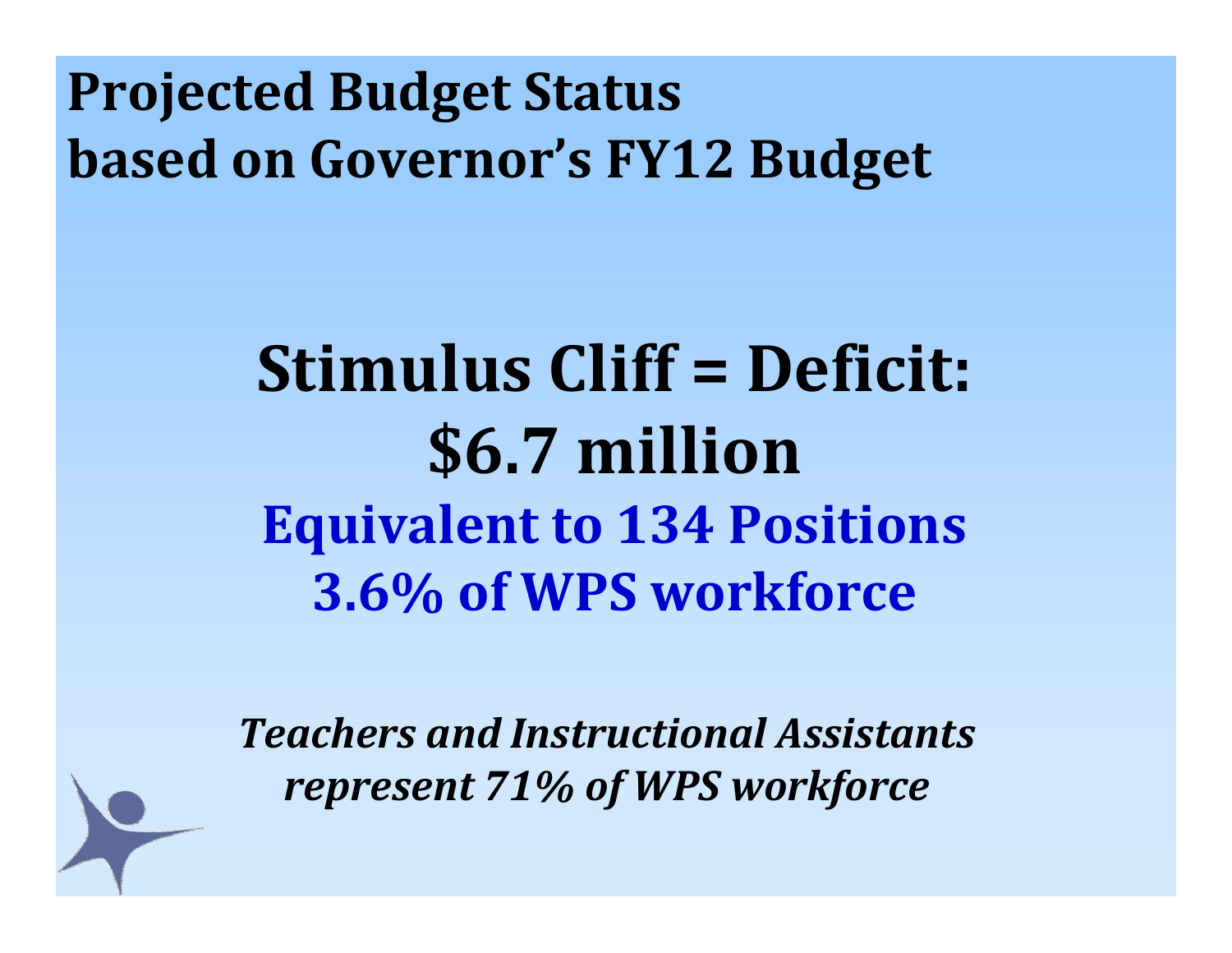### **Spending History by spending category (FY94FY11)**

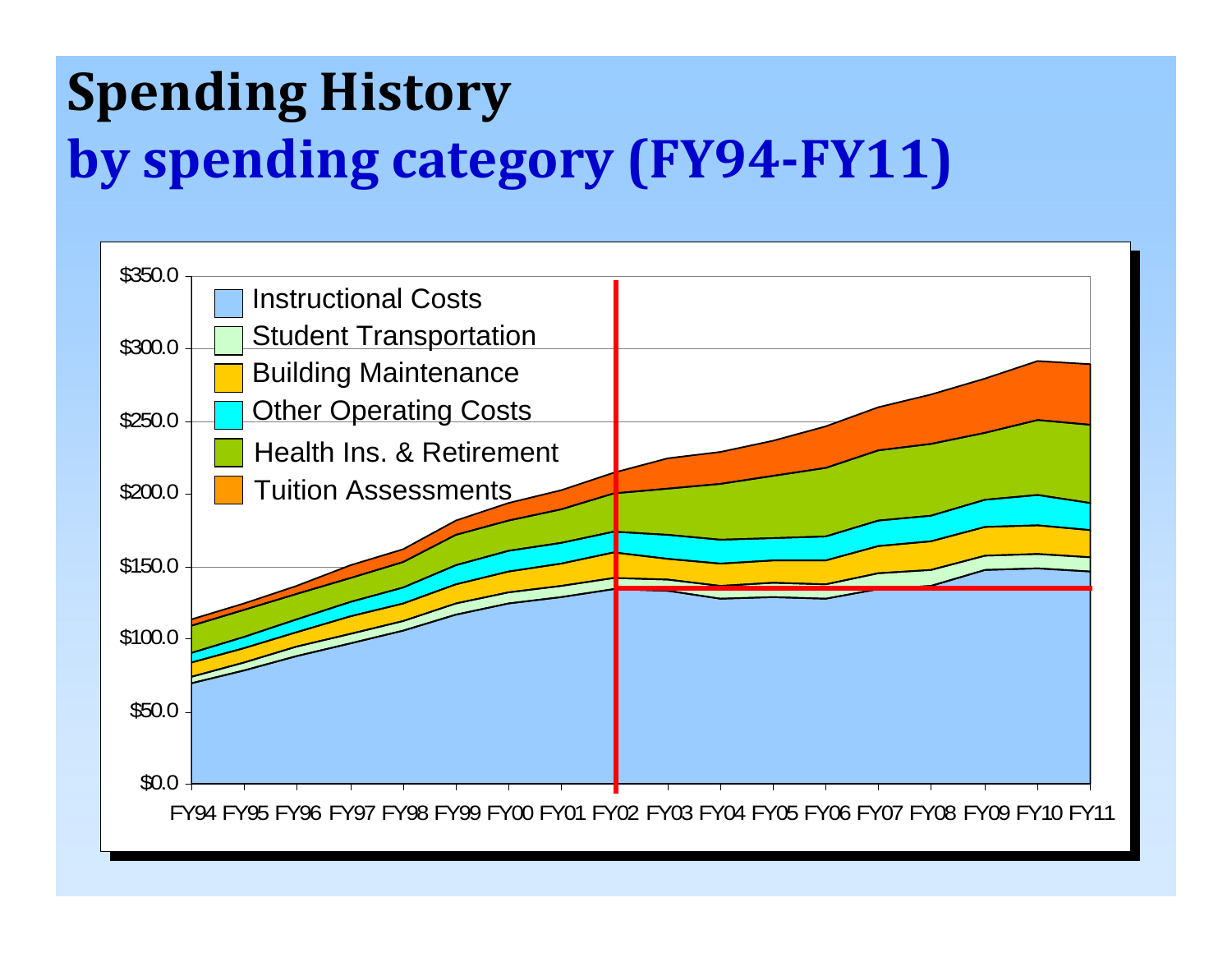

- • From **2000 to 2007**, Chapter 70 aid rose by \$700 million while school spending on employee benefits for the same period rose by over \$1 billion
- From **2000 to 2007**, inflation adjusted per pupil spending **fell** 11.3% per year for instructional materials and 3.6% per year for teacher training
- $\bullet$  Despite almost \$5 billion increase in total school spending form **1996 to 2007**, there is almost no increase in the number of teachers and average class size has not improved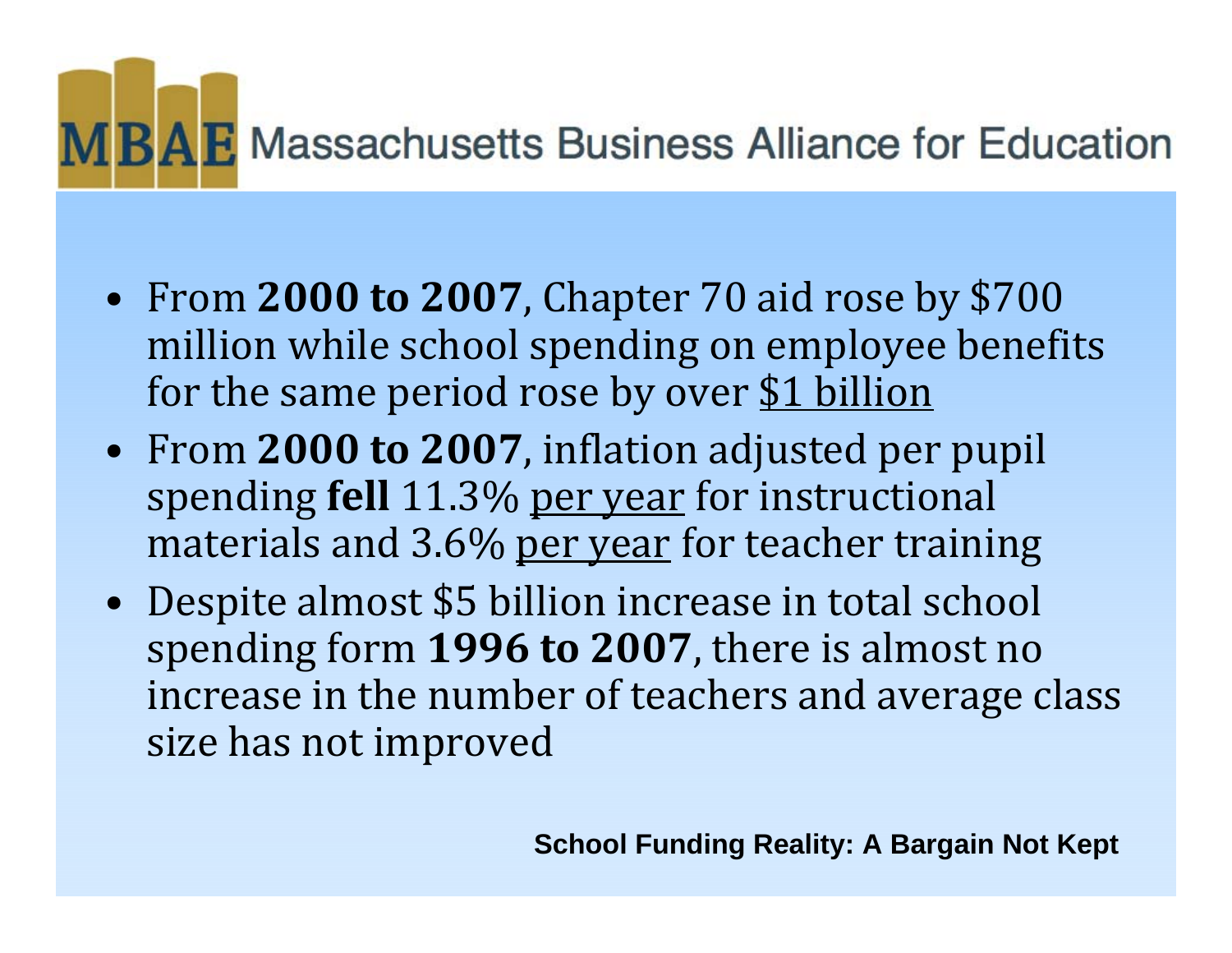

- Over the past 17 years, actual costs of running schools exceeded foundation budget – in 2010, actual costs exceeded budget by 16% in urban districts.
- Adjusted for inflation, urban districts were:
	- 21% below foundation in 1993
	- Rose to within 3% of the goal in 2000
	- Now back to down to 16% below in 2010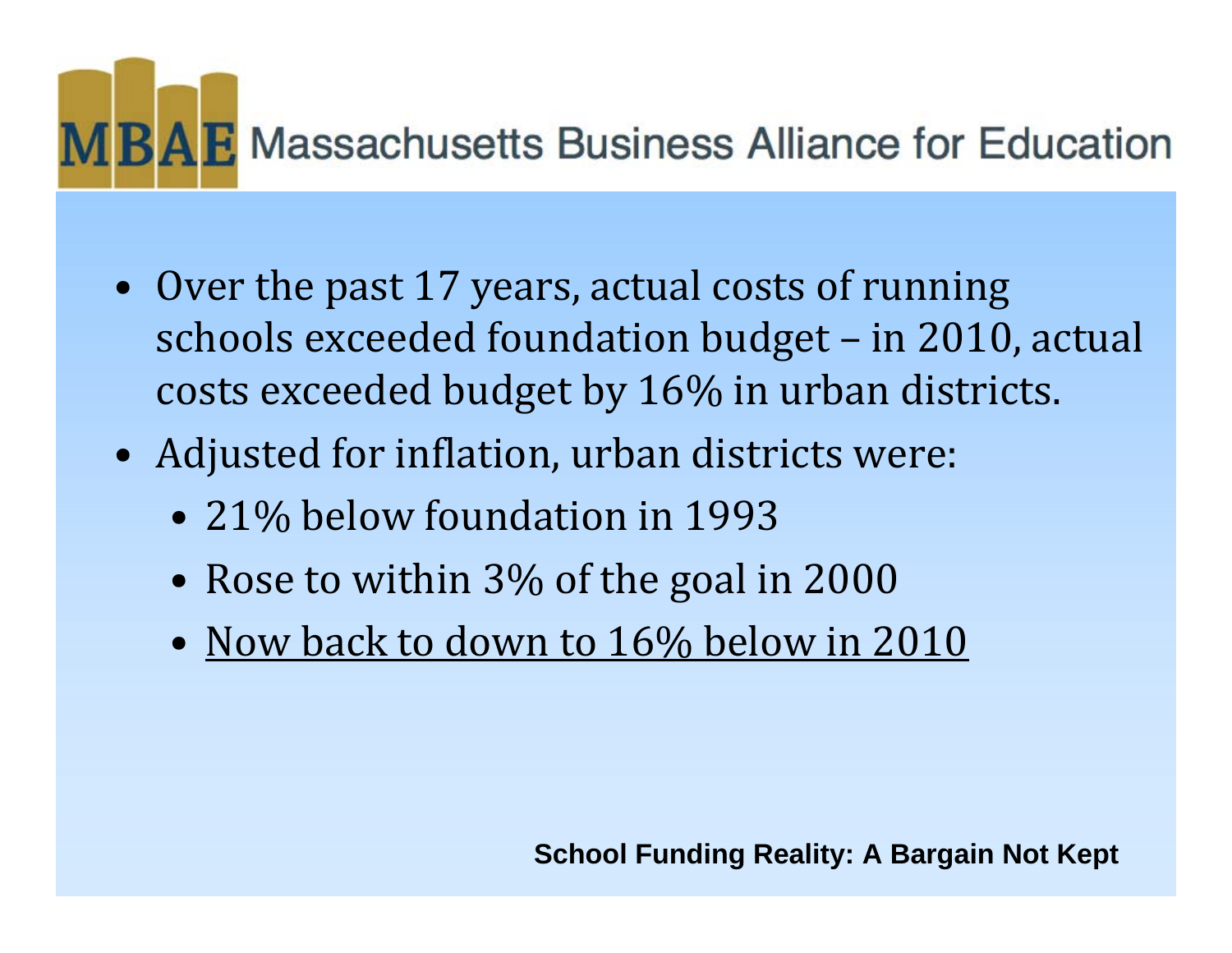## **What does foundation funding mean?**

### **Minimum Spending Next Year provides:**

- 0 71 elementary classes next year of 27 or more students
- $\bullet$ More than 100 fewer positions
- • Funding for basic compliance for education
- $\bullet$  Limited funds for instructional supplies and technology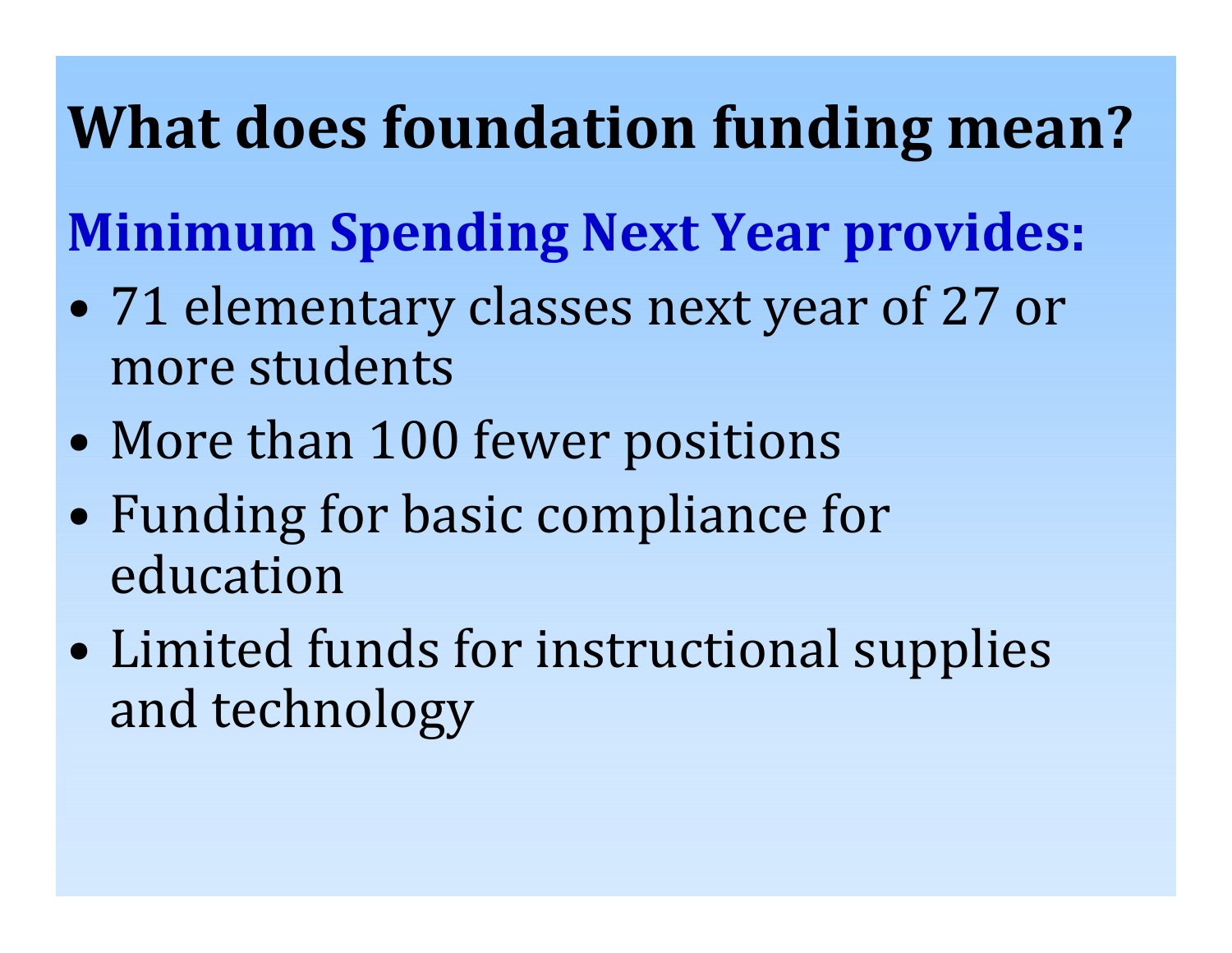### **What's really needed? (Annually)**

#### **Areas of Need**

**Gifted & Talented Programs \$2.0 High school elective courses \$1.8 Career/Tech courses (all HS) \$3.0 SchoolBased technology \$2.5 Updated instructional materials \$2.0 MassCore \$2.5 Wraparound services \$5.0 Librarians \$2.2 Alternative Ed programs \$1.0 Fullday preschool \$4.0 Total Needed \$26.0**

**\$ in millions**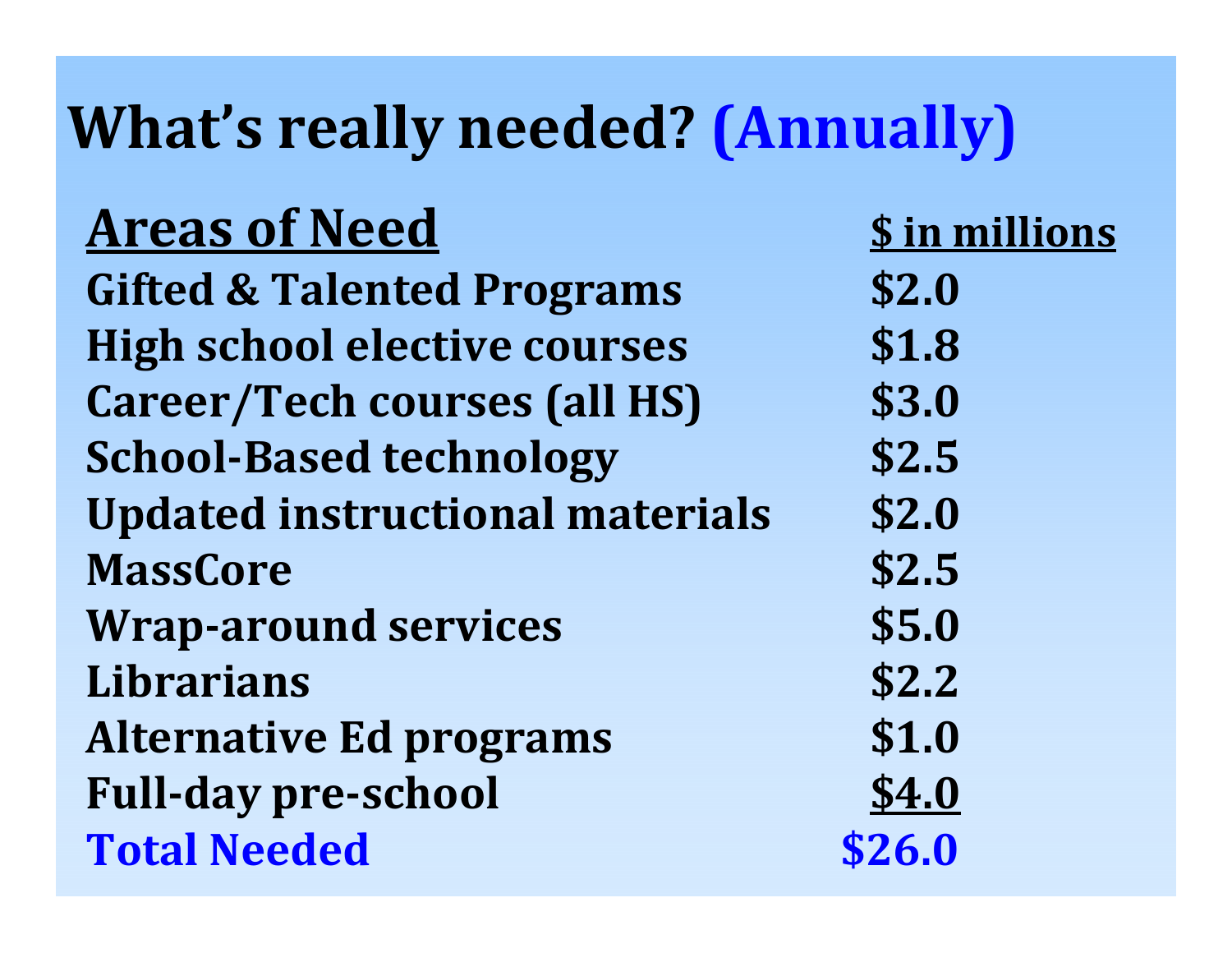# **What's really needed? (Long Term Planning) Areas of Need:**

**School Facility Modernization: Rehab and replace facilities to develop 21st Century schools to attract families to our city.**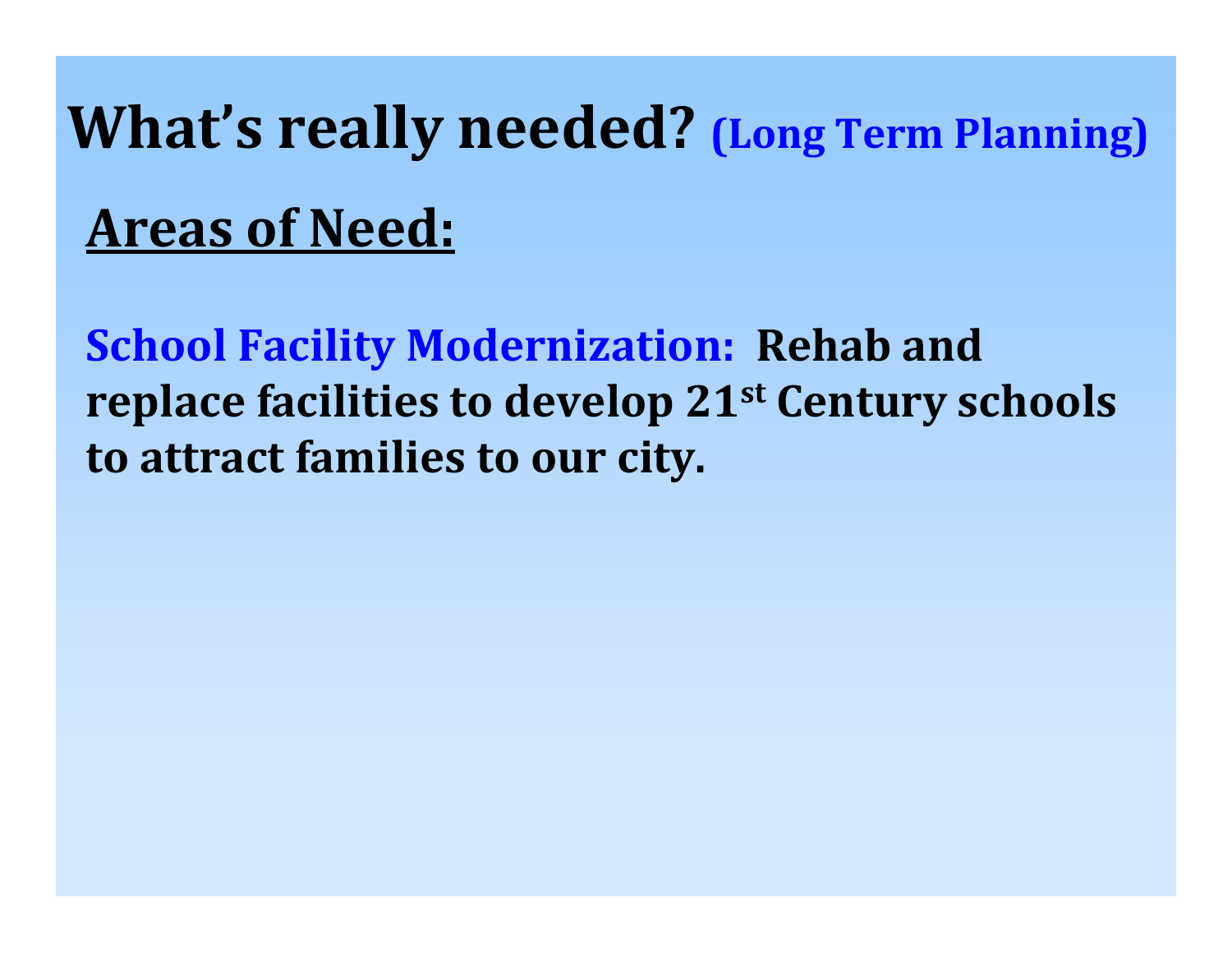**Health Care Changes City Manager Estimate: \$68 million in savings for WPS**

**Preserve all Teacher and Instructional Assistant positions from reduction.**

**Target funds to address Areas of Need (previous slide)**

**Provide stability to budget for future health care growth.**